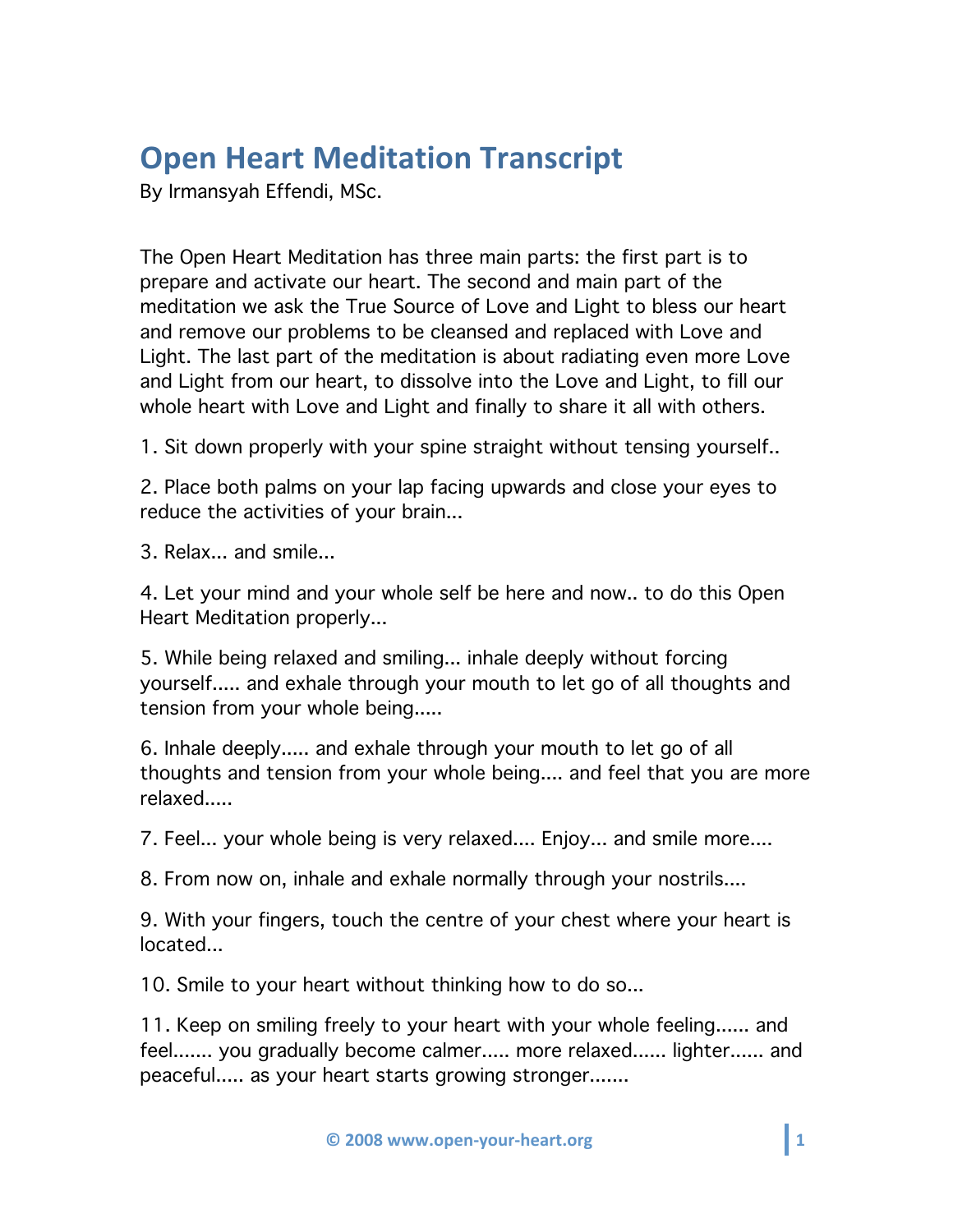12. While continuing to touch your heart at the centre of your chest and smiling to your heart, let us pray to True Source to ask for blessing, to cleanse negative emotions from our heart... and to open our heart better....

13. While praying, you do not need to repeat the prayer. Just keep on being relaxed and keep on smiling freely to let the heart do the prayer for the best result.

14. True Source.... please bless our heart... so that all arrogance be cleansed and be removed to be replaced with Your Love and Light.....

15. True Source.... please bless our heart... so that all anger be cleansed and be removed to be replaced with Your Love and Light.....

16. True Source.... please bless our heart... so that all selfishness be cleansed and be removed to be replaced with Your Love and Light.....

17. True Source.... please bless our heart... so that all envy and jealousy be cleansed and be removed to be replaced with Your Love and Light....

18. True Source.... please bless our heart... so that all greediness and cunningness be cleansed and be removed to be replaced with Your Love and Light....

19. True Source.... please bless us to realise that our heart is the key to our relationship to you... Please bless and help us to be able to forgive everyone sincerely...

20. (Now, forgive everyone who has done you wrong although the same person keeps making the same mistakes again and again... (1 minute))

21. True Source.... as we have forgiven everyone who has done us wrong, please bless our heart so that all related negative emotions such as hatred, resentment, sadness, dissatisfaction, etc. be cleansed and be removed to be replaced with your Love and Light....

22. True Source.... please bless and help us to realise all of our wrongdoings to you and others, to regret them, and ask for forgiveness...

23. (Now... realise all of our mistakes to True Source or to others... regret them and ask for forgiveness... (1 minute))

24. True Source.... please forgive us for all our wrongdoings to you or to others.... and as you have forgiven us, please help so that all burdens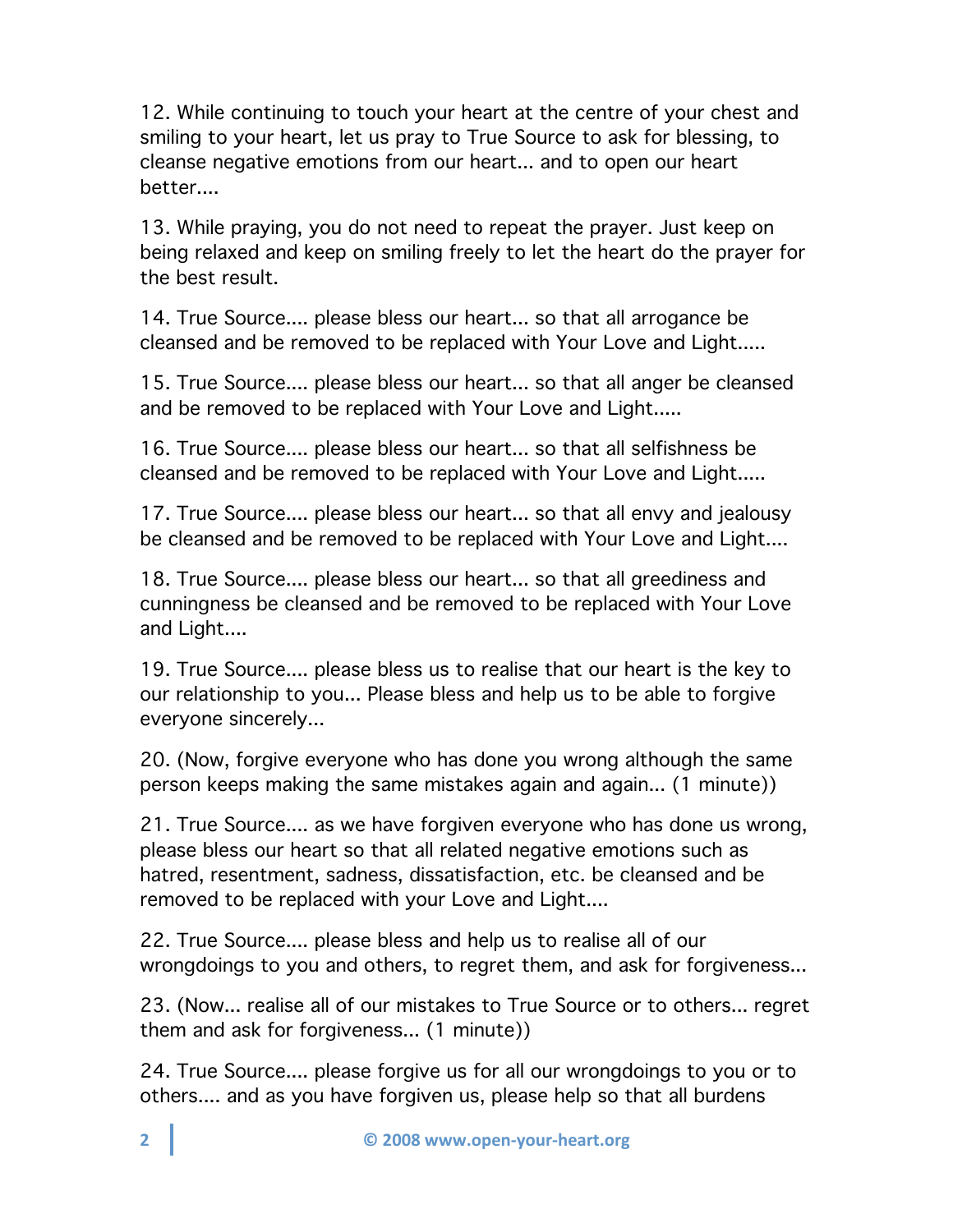such as fear, worries, etc. be cleansed and be removed to be replaced with your Love and Light.

25. True Source.... please cleanse and remove all other negativities from our whole heart to let your Love and Light flow abundantly and continuously into our whole heart...... to direct our heart towards you... and to open our heart for you.... better and better... to fill our whole heart and feelings with peace, calmness, joy and all wonderful feelings from your Love and Light....

26. True Source.... please bless and help us to be able to feel the presence of your Love and Light... together with all wonderful feelings from your Love and Light within our heart.. to enjoy... to let your Love and Light do the best not only for our whole heart but also for our whole being...

27. True Source.... we are so grateful to You...

28. Amen...

29. Feel... and realise that your whole heart and your whole being have become much lighter...

30. Enjoy... and let the Love and Light radiate beyond your whole heart and your whole being completely...

31. Let your whole heart, your whole being slowly dissolve into the Love and Light.........

32. Keep on smiling while enjoying the process...

33. While enjoying this wonderful moment.. let your whole heart and your whole being dissolve more into the Love and Light....

34. Feel... and realise, your whole heart... your whole feeling... are filled with all wonderful feelings from the Love and Light...

35. Enjoy... and be grateful...

36. While smiling sweetly and enjoying the wonderful feelings from the Love and Light, slowly move your fingers and open your eyes with a smile to share the Love and Light with others....

Notes: